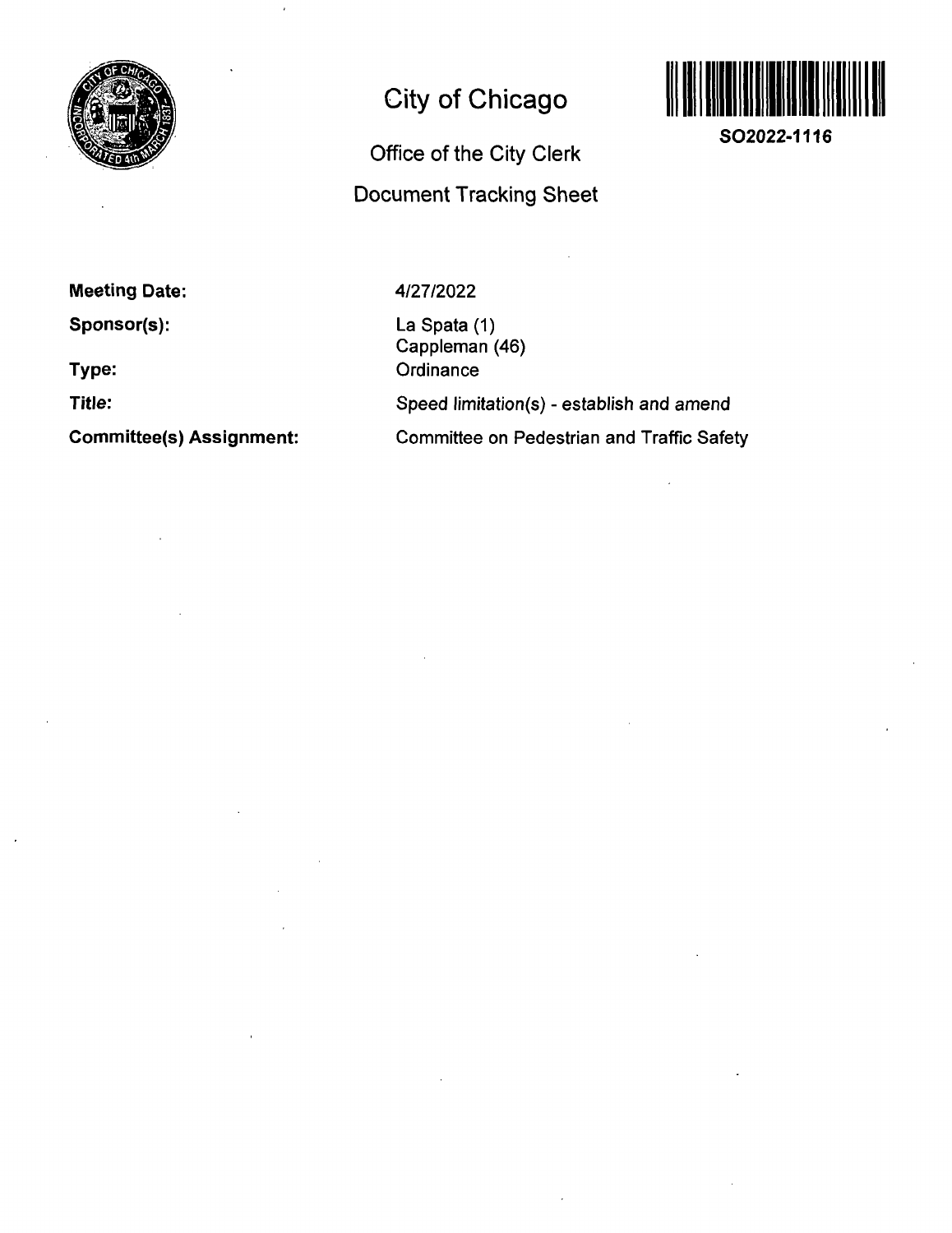## **MISCELLANEOUS SIGNS**

### **SPEED LIMITATIONS**

 $\Delta \phi$ 

**BE IT ORDAINED BY THE CITY COUNCIL OF THE CITY OF CHICAGO:** 

**SECTION 1. That the Commissioner ofTransportation is hereby authorized and directed to establish and/or amend Two Hour Parking Sign Only at the below listed locations:** 

#### **WARD MISCELLEANEOUS:**

| 1  | West Erie Street from North Damen Avenue to North Noble Street; Speed Limitation-<br>20 Miles Per Hour [O2022-751]             |
|----|--------------------------------------------------------------------------------------------------------------------------------|
| 1  | West Lyndale Street from North Rockwell Street to North Western Avenue; Speed<br>Limitations 20-Miles Per Hour [O2022-758]     |
| 1  | North Rockwell Street from North Milwaukee Avenue to West Fullerton Avenue; Speed<br>Limitations 20-Miles Per Hour [O2022-761] |
| 46 | North Kenmore Avenue from West Leland Avenue to West Ainslie Street; Speed<br>Limitation-20 Miles Per Hour [O2022-721]         |
| 46 | North Winthrop Avenue from West Leland Avenue to West Ainslie Street; Speed<br>Limitations 20-Miles Per Hour [O2022-722]       |

**SECTION 2. This ordinance shall take effect and be in force here in after its passage and publication.** 

 $\sim$ 

 $\sim 10^{-1}$